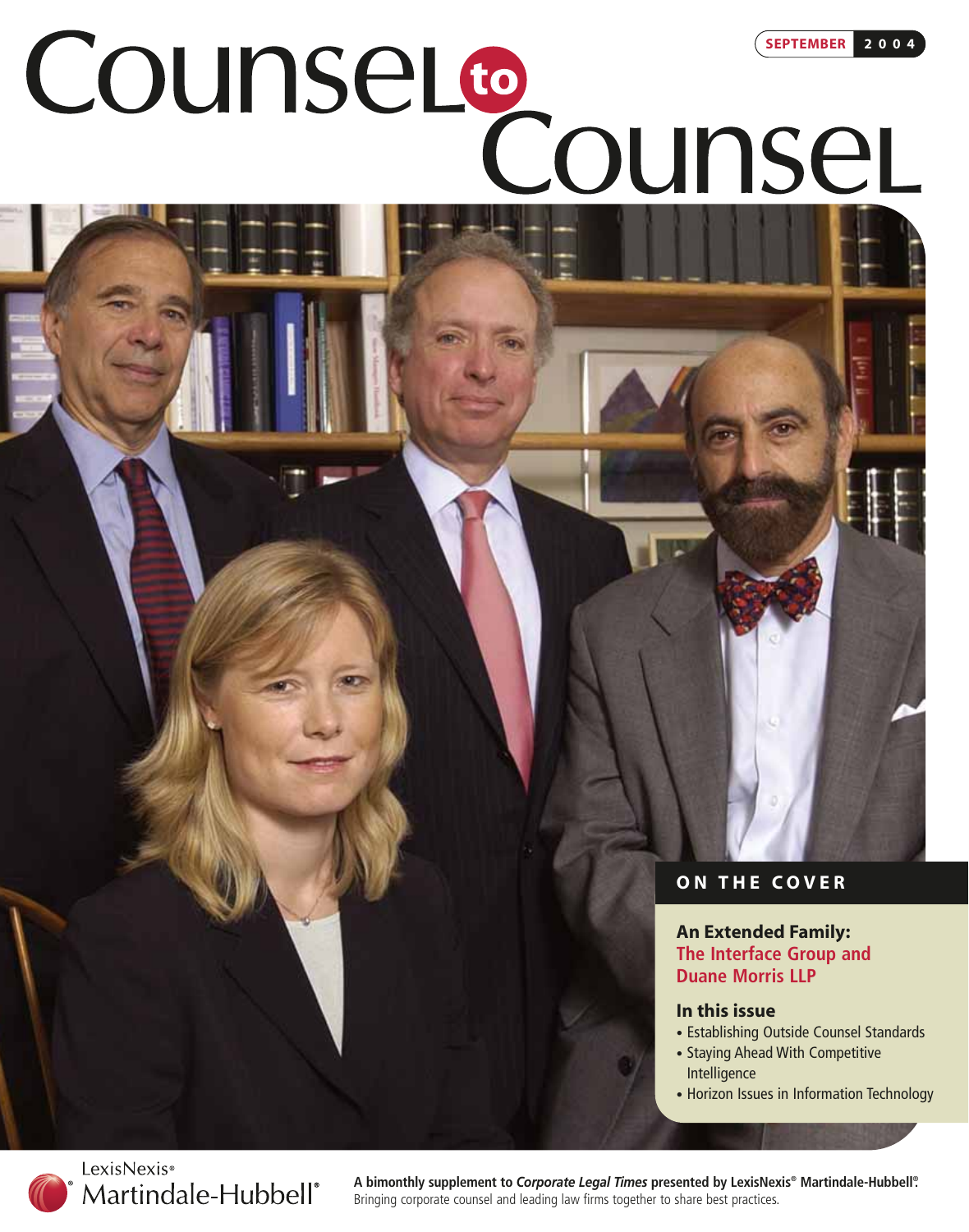# **Extended**

04 **www.martindale.com** profiles in partnership profiles in partnership *"Regardless of the situation, I know I can call their Boston office and within an hour or two they will connect me with the right person an attorney who has been briefed, understands my concerns and knows exactly what I need at the moment."*

# *The Interface Group and Duane Morris LLP*

**By Scott M. Gawlicki**

f ever a general counsel has benefited from consolidating and assigning much of his or her company's outside work to a national, multiple-city law firm, it is Paul G. Roberts.  $\prod_{\text{mu}}$ 

Roberts is vice president and general counsel of the Needham, Mass.-based Interface Group, a diverse group of business corporations, trusts, partnerships, limited liability companies, and other entities owned and controlled by four individuals and their families. Its partners are involved in operating businesses and passive investments, including an international travel agency and tour operator, hotels, a convention center, aircraft, commercial and residential real estate development, plays, movies, restaurants, radio and television stations, and numerous philanthropic activities.

Its majority partner, Sheldon G. Adelson, owns businesses in and outside the United States, including the grandest of Las Vegas resorts, the 4,000-suite Venetian Resort Hotel Casino; Sands Expo and Convention Center; and the Sands Macau, a gaming resort located along the "Cotai Strip" on China's southeastern coast.

Needless to say, the group's legal requirements are as diverse as its holdings. Given an environment where legal fees were skyrocketing, Roberts—The Interface Group's one-man legal band—was determined to bring down costs without any loss in service. That's why he opted

three years ago to consolidate much of his outside work with an equally diverse law firm, Duane Morris LLP.

"I'm a hands-on guy. I'm not good at delegating. But this position simply outstripped my capabilities," Roberts says. "Duane Morris has 20 offices and expertise somewhere within the organization in a wide variety of legal areas. Regardless of the situation, I know I can call their Boston office and within an hour or two they will connect me with the right person an attorney who has been briefed, understands my concerns and knows exactly what I need at the moment."

Roberts' primary contact is Martin B. Shulkin, managing partner of the Duane Morris Boston office, an experienced business lawyer with expertise in corporate governance and mergers and acquisitions.

"I know the firm so well that I can quickly identify and access other attorneys in every office," Shulkin says. "That's important because The Interface Group is involved with so many different kinds of deals in so many different places."

# **Doing the Right Thing**

In one instance Roberts needed assistance with a personnel matter at GWV Travel, one of The Interface Group's primary operating businesses. Shulkin brought in Bronwyn L. Roberts (no relation to Paul Roberts), a Boston associate who practices employment law.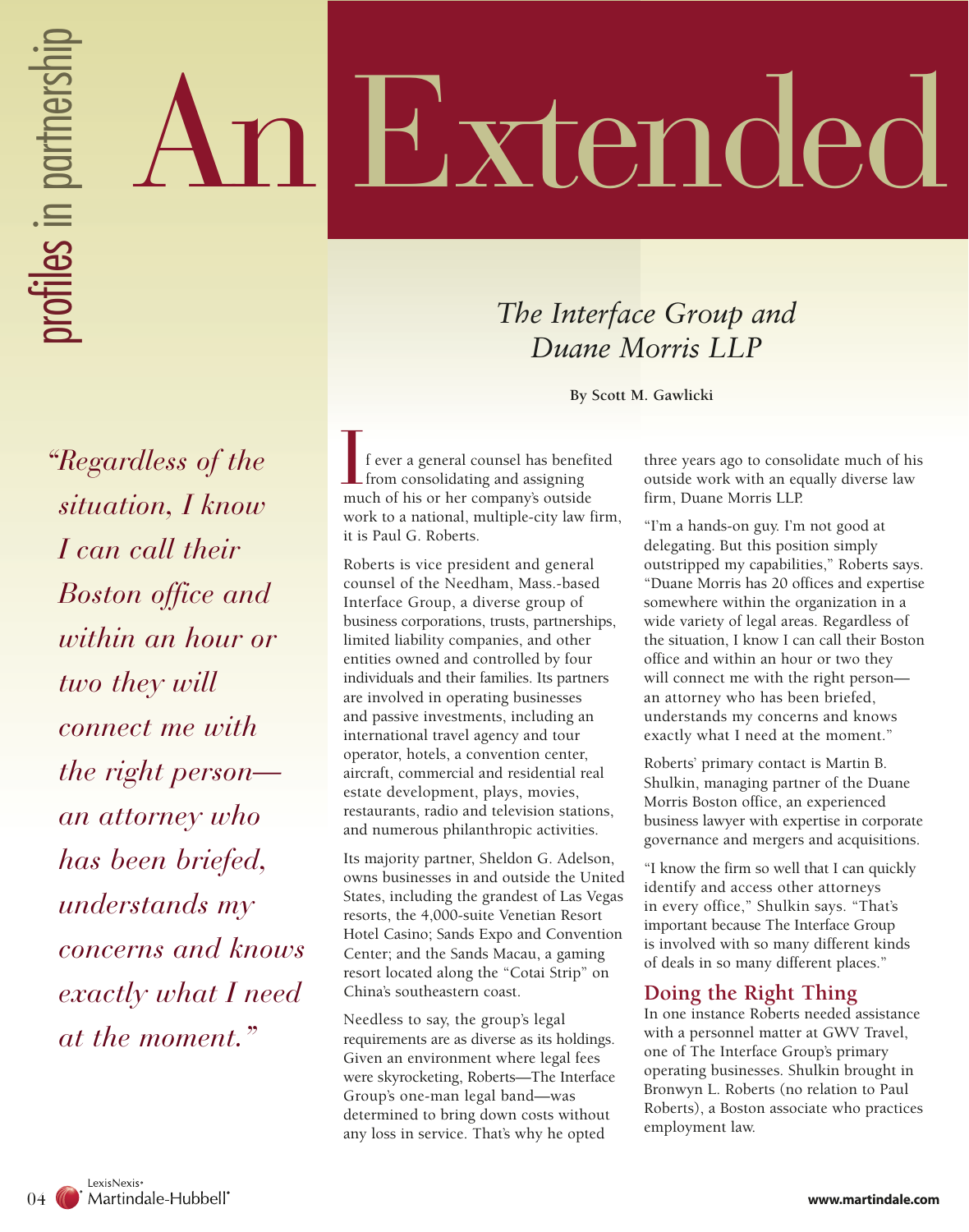# Family



*Paul G. Roberts (left), The Interface Group, Martin B. Shulkin and Franklin H. Levy, Duane Morris LLP.*

"Paul wanted guidance on employer obligations with regard to the FMLA [Family and Medical Leave Act] and the ADA [Americans with Disabilities Act]. I also helped him through the interaction process, which involved gathering information on the employee's health condition," Bronwyn Roberts explains. "It was a sensitive matter that required a lot of thought. Paul is very compassionate. He really wanted and needed to do the right thing by the employee and he did that."

"The relationship is very comfortable," she adds. "Paul feels confident calling me directly, which is fine. That's one of the good things about Duane Morris. As law firms go, there's not as much of a hierarchical structure. The client is free to work directly with all levels of the team."

## **Strategic Thinking**

With the group's partners involved in such a diverse collection of businesses the current docket also includes companies like Farberware, Inc., *i*MD*soft*, U.S. Franchise Systems, Inc., ArKion Systems, Inc., Corporate Incentive Solutions, American Employers Group, Inc., Deluxe Hotel Supply LLC, Sonic Telecom, University City Realty and Danskin—Roberts' strategy is to continue to move more and more of his outside work to Duane Morris.

For example, when one portfolio company sought a financing package, its bank requested background on its intellectual property holdings, including its U.S. and international trademark registrations and licenses. In that particular case, Shulkin brought in a partner in the firm's New York City office who practices

intellectual property and trademark law. This work has since expanded to the management of other properties in the group's patent and trademark portfolio.

Duane Morris was called upon again when a company, in which one of The Interface Group partners had interest, acquired a Maryland-based business and a creditor filed suit against the purchaser. In that case, Roberts needed representation in Maryland. Shulkin, in turn, notified the firm's Washington, D.C., office.

"That's what's great about this relationship. Instead of having to take the time to hunt for an attorney in Maryland, I just picked up the phone and called Marty," Roberts says. "I didn't have to deal with a stranger, someone who didn't know who I was and to whom my business meant very little."